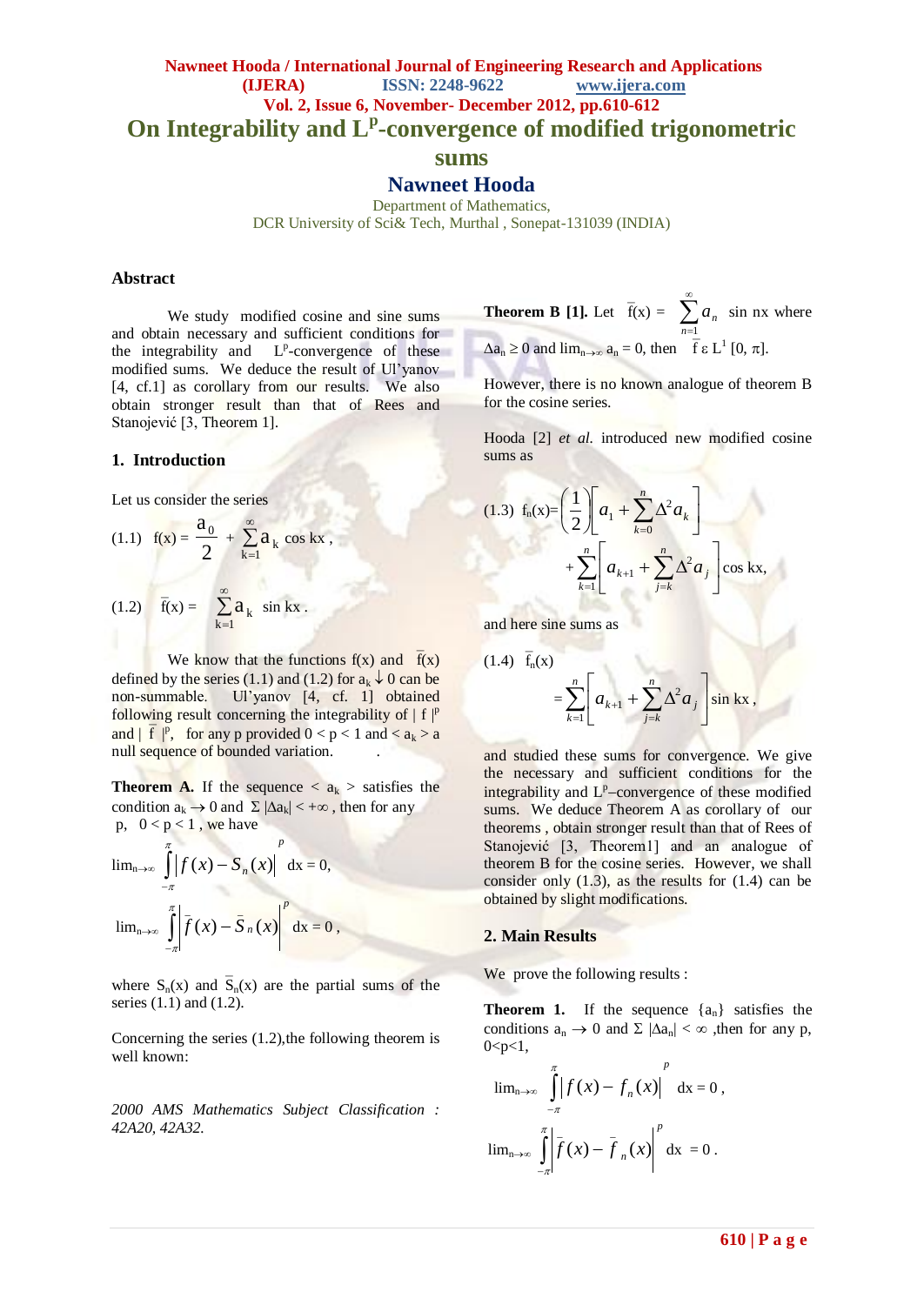#### **Nawneet Hooda / International Journal of Engineering Research and Applications (IJERA) ISSN: 2248-9622 www.ijera.com** 611

Now,

**Vol. 2, Issue 6, November- December 2012, pp.**

(i) 
$$
f(x) = \lim_{n \to \infty} f_n(x)
$$
 exists, and

**Theorem 2.** Let  $a_n \to 0$ , then

(ii) 
$$
f \in L^1[0,\pi]
$$
.

This result is stronger than Theorem 1 of Rees and Stanojević [3] and provides an analogue of Theorem B for the cosine series for these types of sums.

## **3. Proofs of Main Results**

**Proof of Theorem 1.** We have

(3.1) 
$$
f_n(x) = \left(\frac{1}{2}\right) \left[a_1 + \sum_{k=0}^n \Delta^2 a_k\right] + \sum_{k=1}^n \left[a_{k+1} + \sum_{j=k}^n \Delta^2 a_j\right] \cos kx
$$

$$
= (1/2)[a_0 - a_{n+1} + a_{n+2}]
$$

$$
+ \sum_{k=1}^{n} [a_k - a_{n+1} + a_{n+2}] \cos kx
$$

 $\bigg)$  $\setminus$ 

$$
= (a_0/2) - (1/2)\Delta a_{n+1} + \sum_{k=1}^n a_k \cos kx
$$

$$
-\Delta a_{n+1} \sum_{k=1}^{n} \cos kx
$$

$$
= (a_0/2) + \sum_{k=1}^n a_k \cos kx
$$

$$
-\Delta a_{n+1} \left( \sum_{k=1}^n \cos kx + (\frac{1}{2}) \right)
$$

 $= S_n(x) - \Delta a_{n+1} D_n(x)$ ,

where  $D_n(x) = (1/2) + \cos x + ... + \cos nx$ represents Dirichlet's kernel.

Using Abel's transformation, we get

(3.2) 
$$
f_n(x) = \sum_{k=1}^{n-1} \Delta a_k D_k(x)
$$
  
+  $a_n D_n(x) - \Delta a_{n+1} D_n(x)$   
=  $\sum_{k=1}^{n} \Delta a_k D_k(x) + a_{n+2} D_n(x)$ .

Now,

$$
\int\limits_{-\pi}^\pi \ | \Delta a_{n+1} \ D_n(x) |^p \ dx
$$

$$
f(x) - f_n(x) = \sum_{k=n+1}^{\infty} \Delta a_k D_k(x)
$$
  
- 
$$
a_{n+2} D_n(x) \text{ for } x \neq 0.
$$

This means

J  $\overline{a}$ 

 $\pi$ 

π

 $|f(x) - f_n(x)|^p$ 

$$
\leq \left(\frac{2}{|x|}\right)^p \left[\sum_{k=n+1}^{\infty} |\Delta a_k| + |a_{n+2}|\right]
$$
  
and therefore,

*p*

 

$$
\int_{-\pi}^{\pi} |f(x) - f_n(x)|^p dx
$$
  
\n
$$
\leq 2^p \left[ |a_{n+2}| + \sum_{k=n+1}^{\infty} |\Delta a_k| \right]^p \int_{-\pi}^{\pi} \frac{dx}{x^p}
$$

 $\rightarrow 0$  as  $n \rightarrow \infty$ .

A similar argument is also valid for  $\overline{f}(x) - \overline{f}_n(x)$ .

**Corollary 1.** From relation (3.1), we have

$$
\int_{-\pi}^{\pi} |f(x) - S_n(x)|^p dx
$$
\n
$$
= \int_{-\pi}^{\pi} |f(x) - f_n(x) + f_n(x) - S_n(x)|^p dx
$$
\n
$$
\leq \int_{-\pi}^{\pi} |f(x) - f_n(x)|^p dx
$$
\n
$$
+ \int_{-\pi}^{\pi} |f_n(x) - S_n(x)|^p dx
$$

 $\overline{a}$ 

 $\cdot \pi$ 

$$
= \int_{-\pi}^{\pi} |f(x) - f_n(x)|^p dx
$$
  
+ 
$$
\int_{-\pi}^{\pi} |\Delta a_{n+1} D_n(x)|^p dx
$$